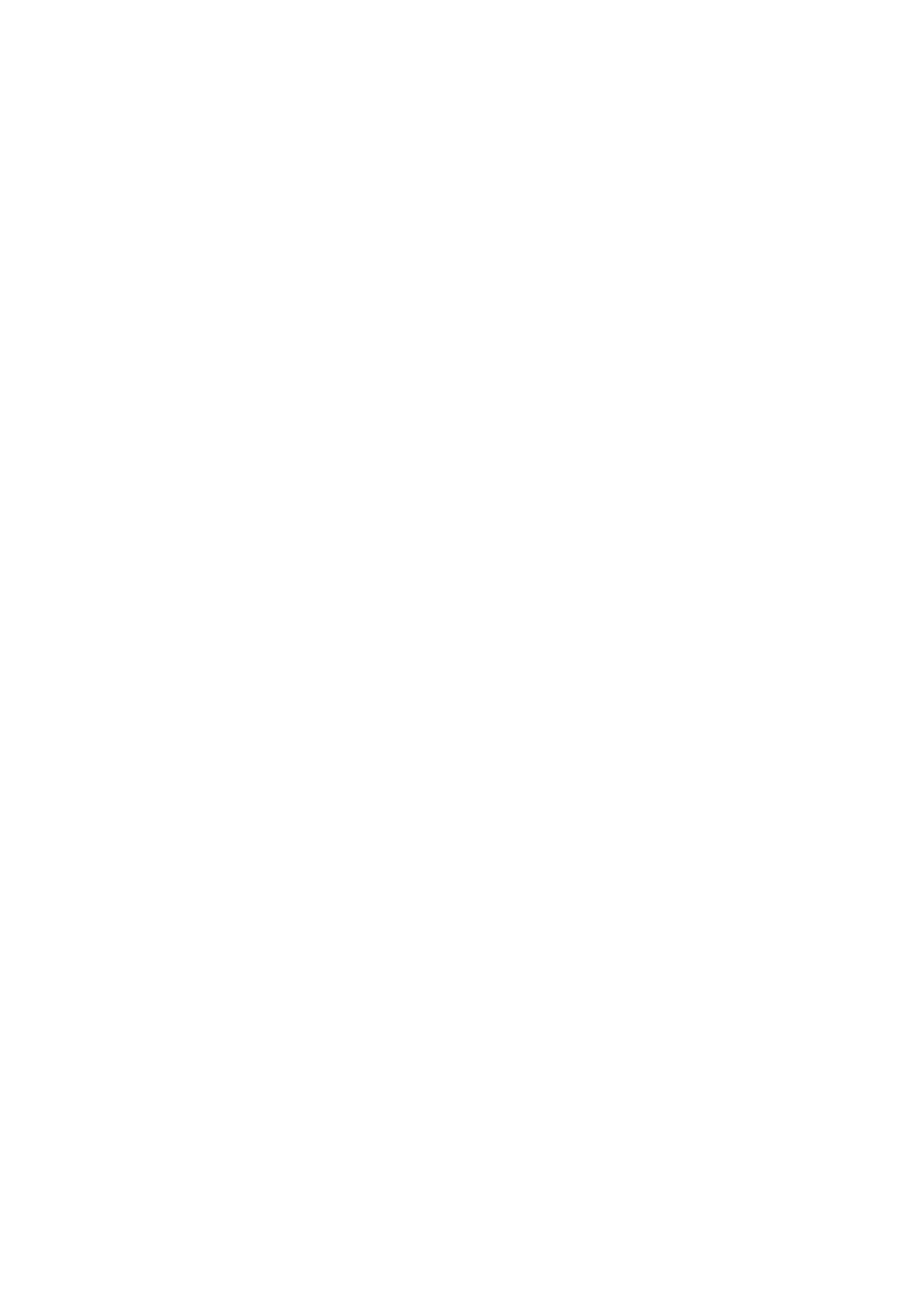## **1. The Development Strategy**

## **Are the allocations in Darley Dale consistent with the development strategy (Policy S8)?**

Darley Dale is the only Second Tier settlement in the District and sits below Matlock, Ashbourne and Wirksworth ( Policy S3).

Table 3 on page 42 of SD/01 indicates a requirement of 6,571 houses to 2033. Of this almost 50% comprises "Allocated Sites".

For broader development purposes Darley Dale is included within Matlock and Wirksworth under Policy S8.

Of the 3,188 houses identified on "Allocations" just 334 are in the settlements that make up Darley Dale. Darley Dale is the only second tier settlement. We believe that Darley Dale is capable of accommodating further growth commensurate with its status in the settlement hierarchy.

Furthermore the settlement boundary to Darley dale itself is shown on page 13 of SD/02 (Appendix 5 Proposals Map). Within this area are just two of the 5 Darley Dale locations. In our view sites Hc2h, Hc2i and Hc2k lie outside the defined settlement boundary and are just as readily associated with Matlock. Sites Hc2j - Rear of RBS and HC2l Stancliffe Quarry are the only two sites actually within the defined settlement boundary of Darley Dale.

We consider that having identified Darley Dale as the only Second Tier settlement where growth can be anticipated the Plan does not deliver sufficient housing in the settlement.

Our client owns and resides in Stancliffe Hall and have promoted a small part of their land holding for up to 41 dwellings on land fronting onto Whitworth Road. The site was originally classified by the Council as a developable site (SHLAA Ref CSAS96). It was presented to the Council's Local Plan Advisory Committee in November 2012 by the Planning a Officers as a Priority 3 site. The Committee, following debate, raised it to a Priority 2 site. Without warning the site was dropped as a site at the Local Plan Advisory Committee meeting in January 2013. There has never been a rational explanation for this.

We firmly believe that the identified part of the site is capable of delivery. The Council considers that the proposal would result in "less than substantial harm" to heritage assets. Originally they stated that it would result in "substantial harm". Furthermore the Council did not consider that there was sufficient public benefit to outweigh the harm- a point we disagree with. The public benefits relate to:

1. Market housing in a Local Service Centre.

2. Market housing at a time when there is no 5 year supply of deliverable housing sites.

- 3. Provision of affordable housing
- 4. High quality exemplar design.
- 5. Re-instatement of the Parkland topography and parkland tree planting.
- 6. Management of existing trees.
- 7. Enhanced bio diversity.
- 8. Surface water drainage system to capture water runoff in a controlled manner.
- 9. Removal of incongruous metal railing from the listed boundary wall

along the Whitworth Road frontage.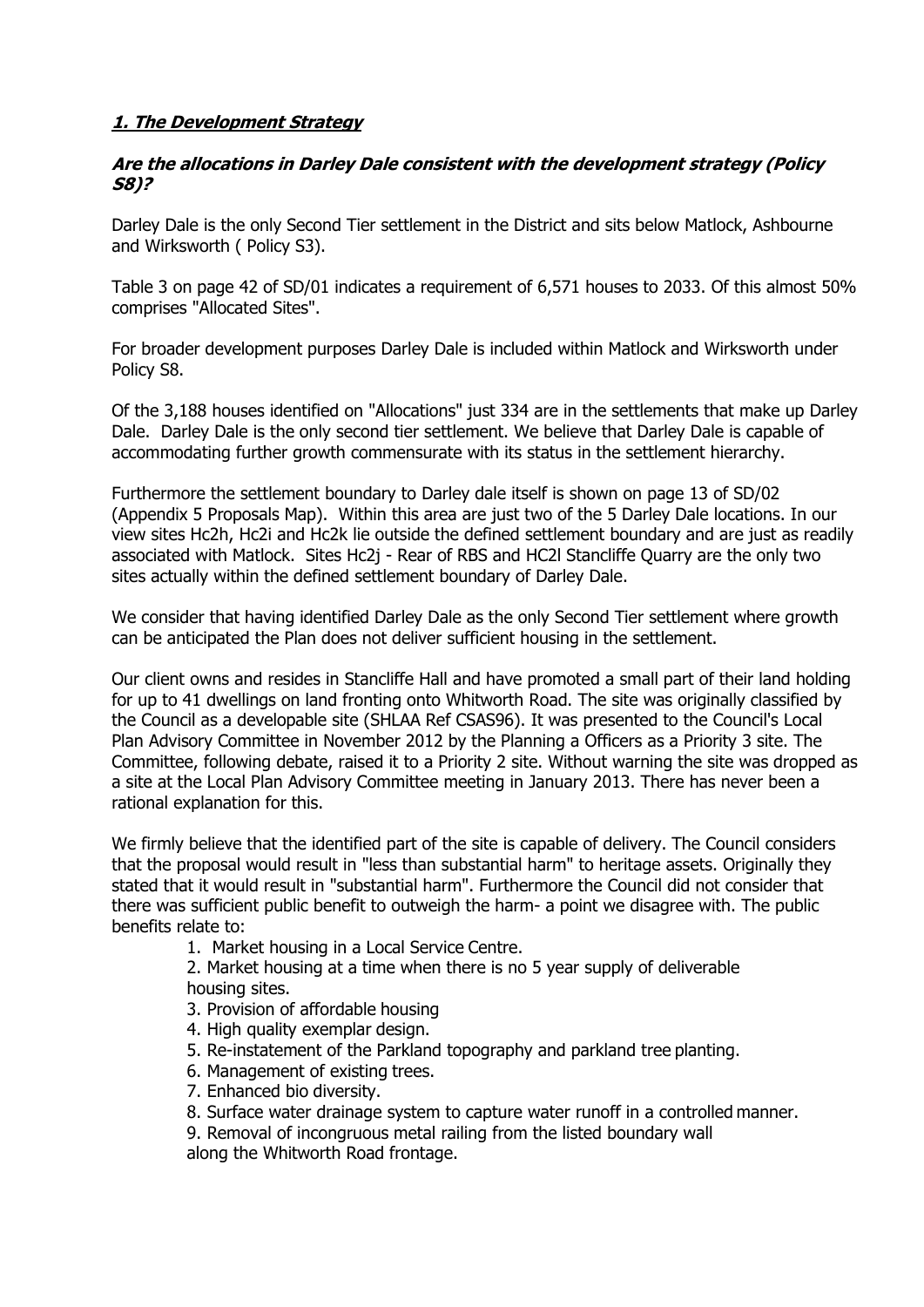The site is capable of delivering a Policy compliant scheme with contributions to community needs and 30% affordable housing. Furthermore our clients are prepared to work with both the Council and the health bodies with a view to accommodating a Medical Centre on the site.

The Inspector is also asked to consider the public benefit (para 134 NPPF) associated with housing delivery . In the recent Planning Appeal decision with regard to land at Kedleston Road, Allestree , in the neighbouring Amber Valley Borough ( PINS ref:3147743 and 3132791 ). The Inspector at para 83 , concluded

### **"Against that is the very great public benefit of market and affordable housing, which is much needed, especially in Amber Valley but also in Derby City. That public benefit is more than sufficient to tip the balance in favour of the appeal proposals**" (Para 83) [our emphasis].

Those appeals related to housing development in close proximity to the Grade 1 Listed Kedleston Hall. The Inspector attributed "very great public benefit" to housing delivery in the para 134 balance.

The Council's response to representations with regard to Stancliffe Hall indicates ( page 467 of Appendix 3 Doc CRO/1) that as the Council is able to meet its Objectively Assessed Housing Need it is not considered "appropriate to re-evaluate the suitability of the site for development' . We consider that:

1. Darley Dale has the capacity to accommodate more growth.

2. Of the identified 334 houses in Darley Dale , 100 are at Stancliffe Quarry and we have serious reservations about delivery from that site ( see below).

3. Stancliffe Hall should be re-evaluated now irrespective of the Council's claim that it can meet its housing need.

We have concerns that the Council is not allocating sufficient sites for housing in Darley Dale at a level commensurate with its status as the only second tier settlement. Stancliffe Quarry is not deliverable and the development of land to the rear of RBS could adversely impact on the Strategic gap between Matlock and Darley Dale.

## **2. Land at Stancliffe Quarry**

## **Is the site deliverable in the timescales envisaged by the SHELAA having regard to constraints, infrastructure and viability? In particular what are the implications for deliverability of ecological constraints,**

#### **contamination, rock faces, stability and the mineral resource? Are the criteria within Policy DS3 justified?**

Stancliffe Quarry is a working quarry with 165,000 tonnes of reserves.

The Council's Trajectory (Appendix 9 - Phasing Schedule for Sites 10+) shows delivery of all 100 units within the 4 year period 2017/18 to 2020/21. The Inspector should be aware of the following in assessing deliverability at all and certainly within the next 4/5 years:

1. Minerals have still to be worked from the site. Policy MP17 (Doc EX10) of the Derby and Derbyshire Mineral Local Plan considers 'Safeguarding Minerals Resources'. It sets out two criteria against which developments will be judged. We have not had sight of any justification for considering the development of the quarry as an exception to Policy MP17.

It is understood that the site has significant reserves - 165,000 - (DDDC Response to Inspectors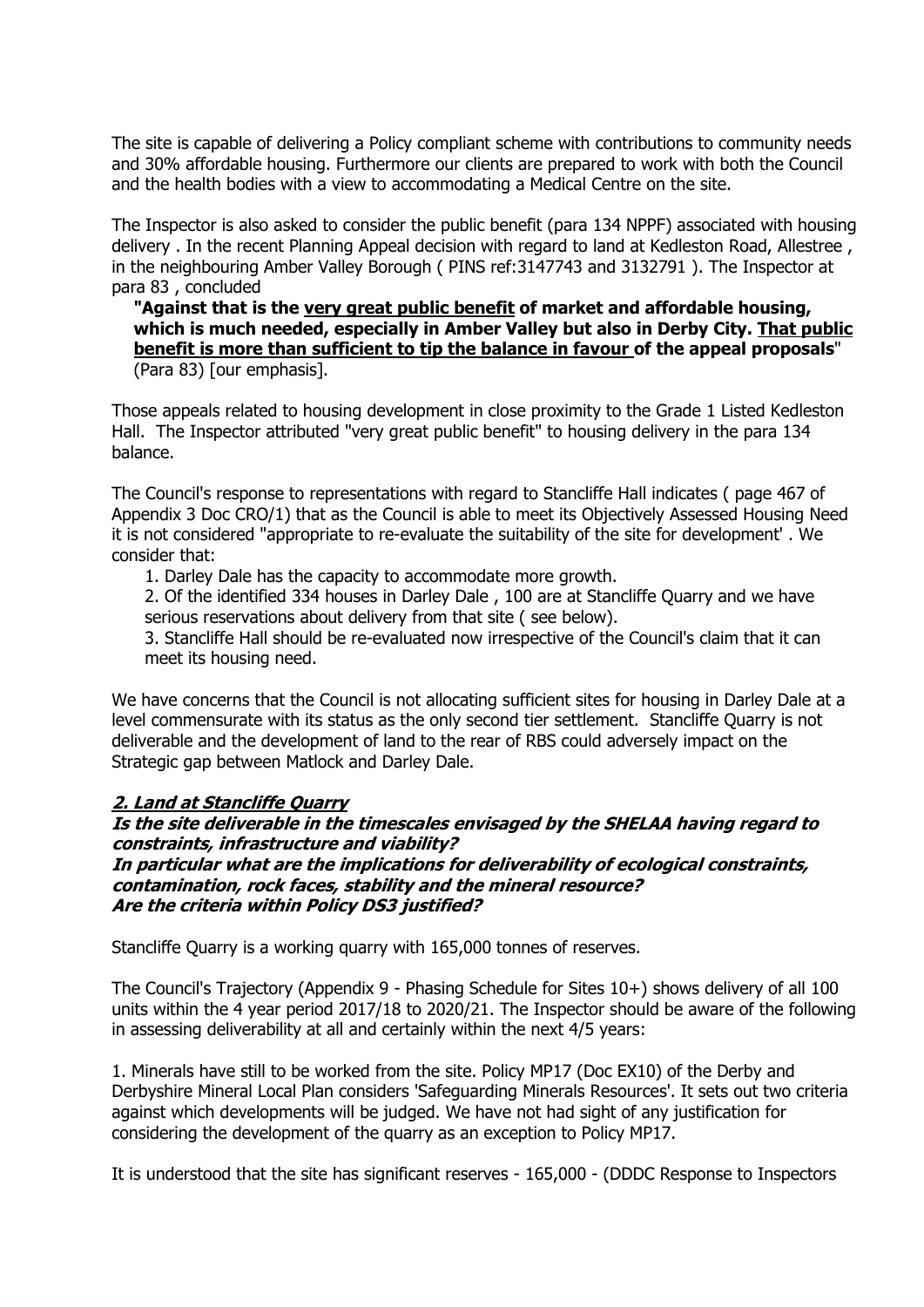Preliminary Questions (Doc EX/08)). There is reference to 'extraction is sporadic but is generally about 30,000 tonnes every couple of years'. We feel that there is a need for greater certainty and the Council should obtain hard data from Derbyshire County Council with regard to the level of extraction from the site. Even at a rate of 15,000 tonnes per year the site has 11 years reserves.

2. There is no outline planning permission for the site. There is a previous refusal of consent (DDDC Ref: 15/00640). The earlier consents for Tourist Accommodation have lapsed. In our view, it is inconceivable that housing will be delivered from the site as indicated on the submitted trajectory, if at all.

3. Notwithstanding the mineral safeguarding issue the site is not without its technical challenges: A. Delivering a safe access off the A6 whilst at the same time not adversely impacting the extensive TPO area or harming the listed boundary wall.

B. Developing the site in a manner that does not adversely impact on the Council's policy towards the A6 Corridor (PD10)

C. Delivering a sustainable drainage strategy. This is a very significant challenge. D. Stabilising the quarry wall. Our client owns and resides in Stancliffe Hall which is situated immediately to the east of the cliff face. This face and the owners treatment of it has been the subject of legal action between our client and the quarry owners/ operators over a period of time. It is also understood that the County Council has served both Enforcement and Stop Notices with regard the site. The District Council may be able to assist on this point. If houses are to be constructed in the quarry then significant and expensive stabilisation and remediation will be required.

4. The Cushman & Wakefield Viability Study (CD/19) completed site specific testing for Stancliffe Quarry. It assumed a net developable area of 3.3 ha and a density of development of 30/ha. Notwithstanding our broader concerns about delivery we believe that a 30/ha density is very optimistic. The site is an enclosed quarry with steep sides; properties will not only need to be away from the quarry faces but would also need larger than average gardens if satisfactory amenity is to be achieved. Furthermore, houses need to be attractive to purchasers. The density is over optimistic

Furthermore whilst it refers to 100 dwellings there is also reference to 110 dwellings (Phasing and timing of delivery).

Surprisingly the 'Abnormal' costs set out in the assessment make no reference to:

A. Costs of stabilising the cliff faces. This does not just involve the eastern face adjacent Stancliffe Hall but all faces.

B. Dealing with the inevitable contamination associated with a quarry that has been active for decades. The Inspector refers specifically to contamination but it is absent from the Cushman & Wakefield Assessment

C. It is highly unlikely that work would start as indicated (Immediate start indicated) so there will be additional financing costs.

D. Furthermore we suspect the access will be significantly more than £100,000 .

Approximately 150 metres of adoptable road would need to be constructed before the first house is reached.

We believe it highly unlikely that the site will deliver a policy compliant scheme with full contributions to community development projects, 30% affordable housing and a contribution to establishing a medical centre. A policy compliant scheme is unlikely to be viable.

5. In addition the Inspector will be aware that the Council has consistently referred to 'Stancliffe Quarry' as being 'Previously Developed Land'. The SHLEAA ( CD26) on page 159 indicates a 'Green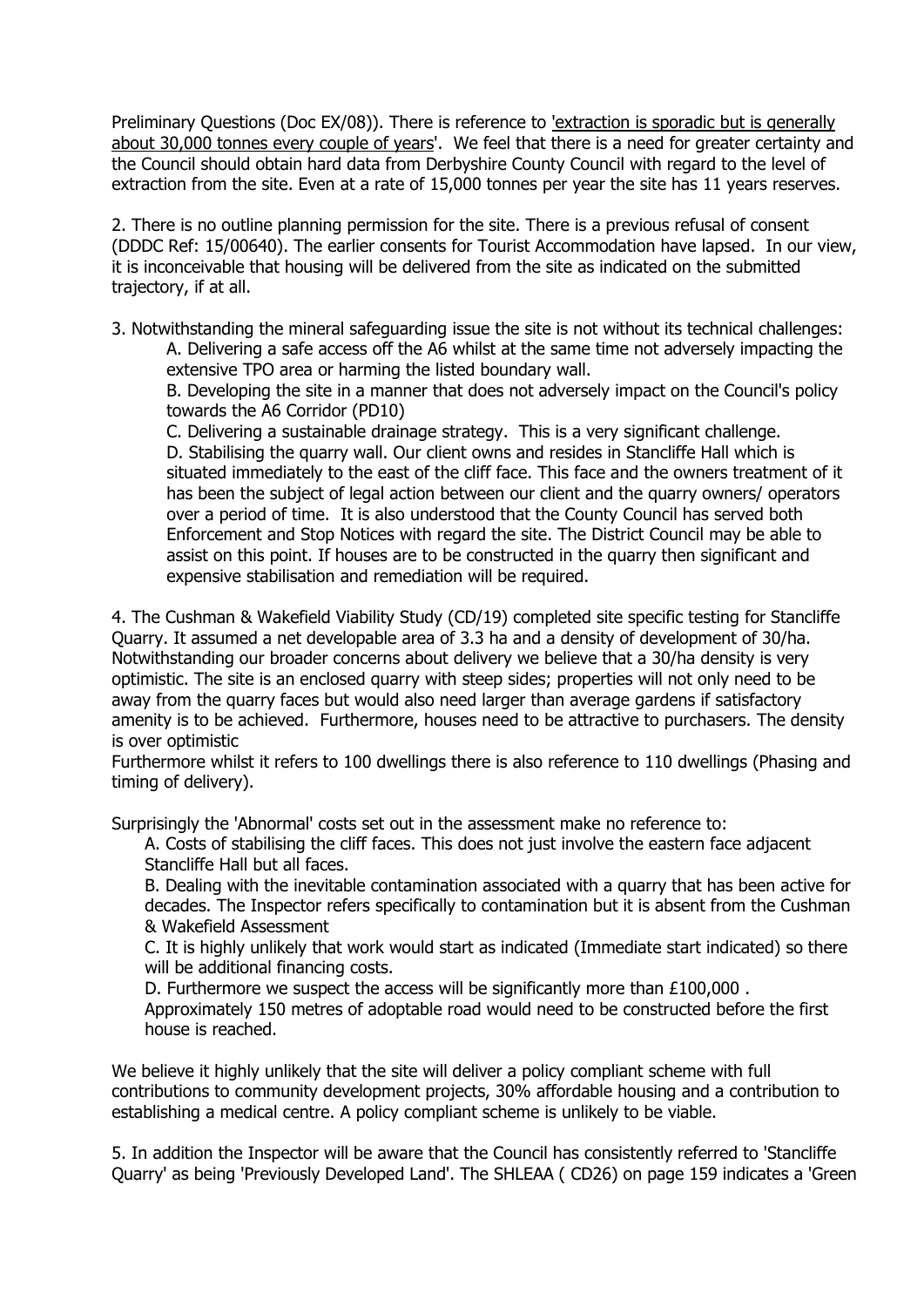' score against the PDL category. It is our belief that this is not the case and ask the Inspector to consider this against the definition of PDL in the Glossary to the NPPF (Page 55). We believe that the Council's view that Stancliffe Quarry is PDL has had undue influence on its decision to pursue an allocation here.

6. By allocating Stancliffe Quarry the settlement boundary of Darley Dale (SD/02) will co-join the settlement boundary of Northwood. This is at a time when Policy PD10 seeks to protect and enhance the A6 corridor . The settlements would join.

In our view Stancliffe Quarry is not a deliverable site when considered against both the Council's over optimistic 5 year trajectory or within the longer plan period.

## **3. Other Housing Allocations**

## **Are the sites deliverable in the timescales envisaged by the SHELAA having regard to constraints, infrastructure and viability?**

We have the following comments:

- 1. Site in Darley Dale Settlement Boundary A. Rear of RBS (HC2j)- our only concern is the potential impact on the strategic gap between Matlock and Darley Dale along the A6.
- 2. Sites outside Darley Dale Settlement Boundary
	- A. Normanhurst Park (HC2k) no comment

B. Old Hackney lane (HC2h) - the Inspector will need to be satisfied that Old Hackney Lane is capable of accommodating vehicular flows

C. Old Hackney Lane (HC2i) - the Inspector will need to be satisfied that Old Hackney Lane is capable of accommodating vehicular flows

## **4. Strategic Gap**

## **Is a strategic gap necessary taking into account other policies of the plan? Is the extent of the strategic gap justified?**

Our client recognises the value of green spaces along the Matlock - Darley Dale A6 corridor and supports Policy PD10.

We have 2 observations:

1. The RBS allocation (HC2j) does sit in a prominent location along the corridor and functions as an important gap between Darley Dale and Mattock.

2. The Stancliffe Quarry frontage is important acting as a gap between Darley Dale and Northwood. This area will of course be breached by an access and rebuilding of the frontage wall for visibility if Stancliffe Quarry is developed.

## **5. Settlement boundaries Is the settlement boundary for Darley Dale justified?**

We believe that there should be two amendments to the Settlement Boundary for Darley Dale:

1.The deletion of the Stancliffe quarry site from within the settlement boundary.

2. The inclusion of that part of our client's site which we believe is suitable for development

which coincides with the limit of the previously engineered sports pitches.

See Plan 1 attached.